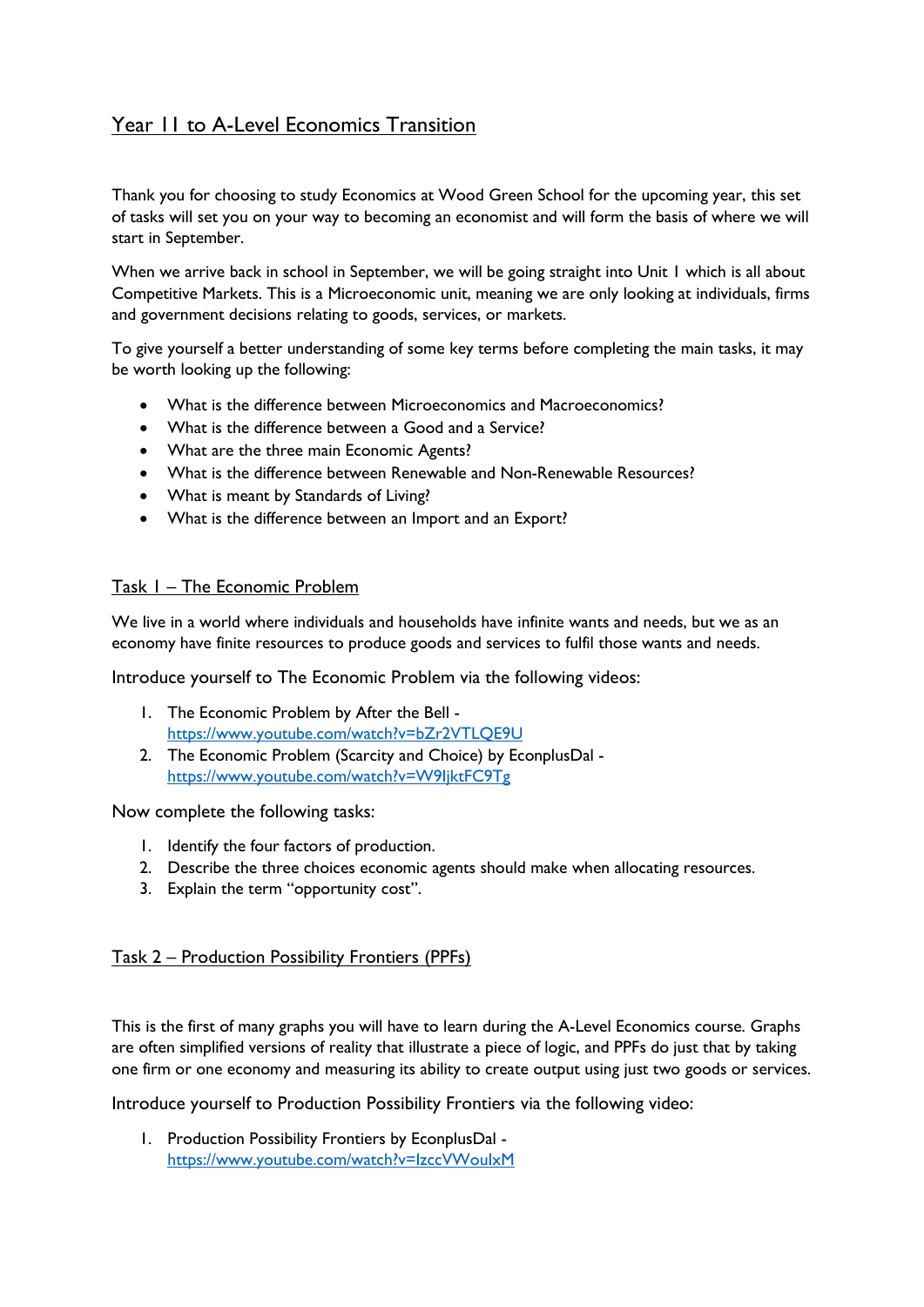Now complete the following tasks:

- 1. Draw your own Production Possibility Frontier using T-Shirts and Hoodies.
- 2. Annotate a point on your graph that shows the following:
	- a. Inefficient level of output
	- b. Efficient level of output
	- c. Unachievable level of output
	- d. Opportunity Cost

## Task 3 – Specialisation

Specialisation is a concept championed by Adam Smith in his book 'The Wealth of Nations'.

Imagine you are working in a Pizza Takeaway Restaurant. What do you think would lead to a greater amount of pizzas being delivered to customers? If every employee made an entire pizza and delivered it to the customer, or if every employee had one task to complete in the production process and performed that task all night. What happens if someone has poor customer service and keeps losing their sales. What happens if one employee struggles with the base and holds up the queue every time? What happens if someone can never remember which toppings go on specific pizzas being ordered without having to look it up? What happens if someone struggles to cut the pizza into even slices? What happens if someone can never find the right address?

Specialisation allows the Pizza Takeaway Restaurant employees to master just one of the aforementioned tasks and complete it over an over again in an organised production line which typically leads to a big increase in productivity. Productivity is measures by the units of output completed by a worker in a given time period. Specialisation improves the skill of each employee on their specific task and enables them to increase their output.

Introduce yourself to Specialisation via the following videos:

- 1. Division of Labour: Burgers and Ships by Marginal Revolution University <https://www.youtube.com/watch?v=Meo0s54s1sw>
- 2. Specialisation and the Division of Labour by Professor Dave Explains <https://www.youtube.com/watch?v=XnkKTxf1LHc>

Now complete the following tasks:

- 1. Define the term "Specialisation".
- 2. Identify how Productivity is measured.
- 3. Explain how Specialisation can improve Productivity.

#### Task 4 – Economists and Economic Systems

There are three main Economic Systems we must be aware of:

- Command Economies where the Government owns all resources and dictates their allocation.
- Free Market Economies where firms and individuals are left free of all Government intervention and can allocate resources via Supply and Demand.